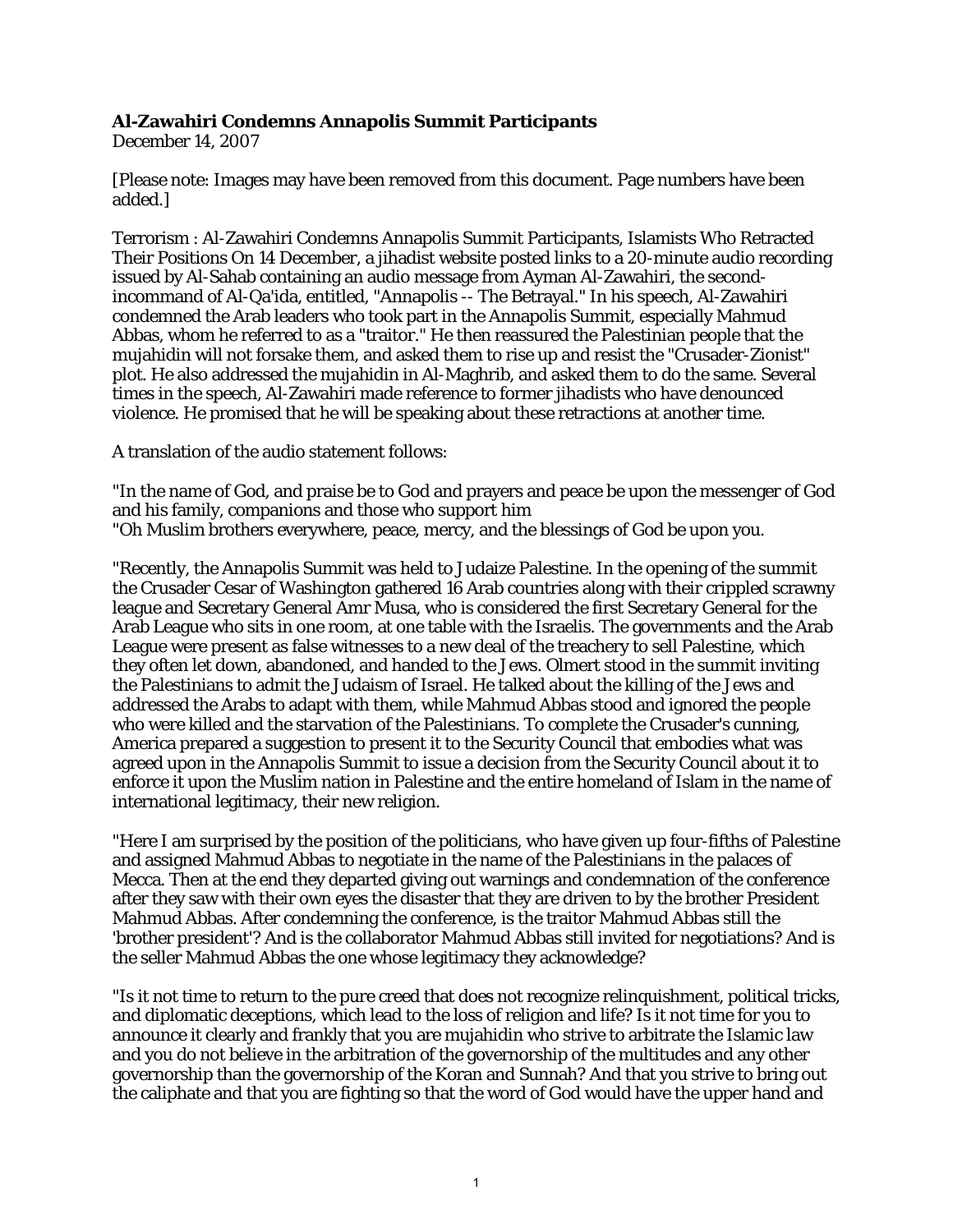so that the entire religion will be for God? And that you are striving to liberate every occupied inch of the Islamic homeland from the Andalusia to Chechnya, and that you and all the mujahidin and the Muslims are engaged in one jihad for one Muslim nation against one Crusader-Zionist enemy?

"Is it not time for you to announce you guiltlessness from Mecca's agreement and from respecting the international agreements that sold Palestine and that you show disbelief, disavowal, and resist all that was imposed by the international Crusaders that they name international legitimacy to skin and Judaize Palestine? Hasn't the time come yet to announce that you are not a national liberation movement but rather a Muslim jihadist movement that is over and beyond the jihadist fanaticism and believes in the Islamic brethren and does not accept an exchange for the Islamic law? Is now not the time to extend the rope of brotherhood and love for all the Muslim jihadists including the mujahid of Chechnya, whom you have abandoned for fake Russian promises in a political affectation from which nothing was gained after it other than loss? Is it not time for you to realize who your true brothers are, who will never abandon you even if you labeled them terrorists and fanatics? They do not stop working to liberate Palestine and evoking the Muslim nation for this (liberate Palestine) even if you are bootlicking for the West by slandering them. Is it not time for you to admit that the mujahidin everywhere are closer to you and more loyal to you and truthful from Mahmud Abbas and Muhammad Dahlan and those who are of their ilk?

"'Your best brother is the one who shares your hardship and where is the partner in the hardship, where, the one who if you were present you will be pleased by his greeting and if you were absent he was an eye and an ear like genuine rubies, if he was touched by fire he was revealed by this hardship and became more beautiful' (poetry).

"Why do you pretend to forget and ignore Abu Mus'ab al-Zarqawi, God bless his soul, who said that 'we are fighting in Iraq and our eyes are fixed on Bayt al-Maqdis (Jerusalem).' You remembered the brother president who does not hesitate to sell you in Annapolis and the others before it and after it.

## Screenshot from the Al-Zawahiri Statement

"'Why when I see my cousin Malik every time I approach him he goes away from me and distances himself and then tries to come closer by the ties of kinship with love, whenever there is an important matter; I witness it. 'If I were called to the grim I would be the defender, if the enemies come to you by force then do your best, and if they violate your honor then water them from the grail of death before giving out a warning, with nothing that I have done, as if I committed (something bad) then they slander me, insult me, and banish me. The oppression of those who are close to you is harder upon a person than the strike of the sword' (poetry).

"Our Muslim brethren in Palestine, we and all the Muslims and the mujahidin are with you in your jihad and your confrontation with the Crusader-Zionist enemy. We will not forsake you, God willing, no matter how much a group of your politicians retracts, gives in, or goes around in circles, even if they are members of Islamic movements, for the matter is a matter of religion and Islamic law. The matter is a matter of obligatory duty. The matter is a matter of one of the sites that are most holy to Islam which we redeem with our souls, our sons, our people, and our money.

"My Muslim brothers in Palestine: gather together under the banner of Islam and on the path to jihad for the sake of God. Reject these secular organizations that have sold you out in Madrid,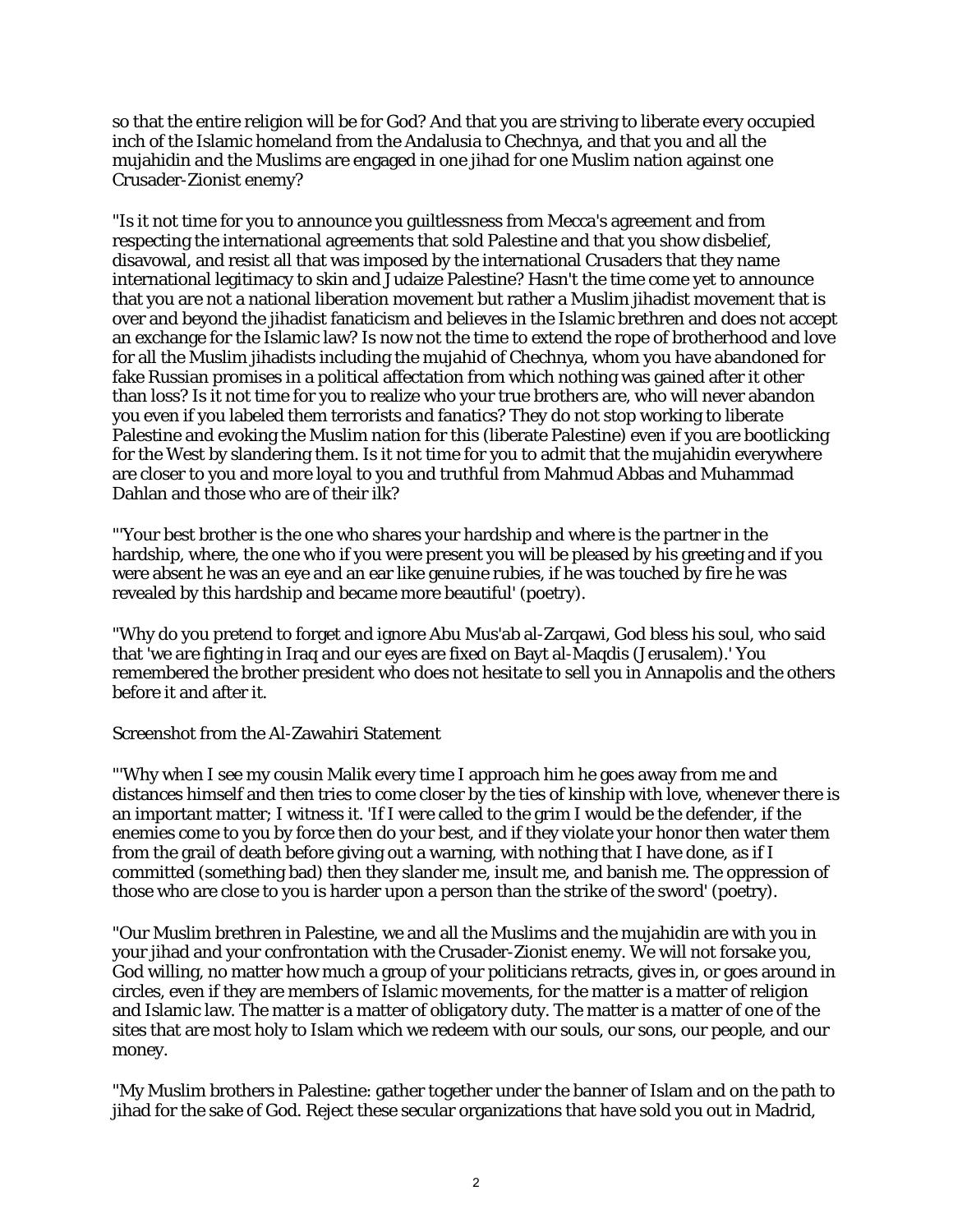Oslo, Camp David, Wye River, Sharm al-Shaykh, and Annapolis. Have trust in your God, the Creator, the Giver of blessings, and depend on Him for 'those who fear Allah, He ever prepares a way out and provides for him in a manner beyond all expectation; and for everyone who places his trust in Allah He alone is enough. Verily, Allah always attains to His purpose and indeed, unto everything has Allah appointed its term and measure' (Koranic verse; Al-Talaq 65:3).

"As for the mufti (deliverer of Islamic advisory opinions) of Al Saud, who claims that his benefactor is the protector of the havens of the Muslims, the defender of their sanctuaries, their offspring, their kinsfolk, (he is) their barrier against the attacks of the enemies and the envy of the non-believers. We ask him: 'What do you say about the Annapolis Summit? Is it part of a series of selling out Palestine and renouncing her? Or is it a doorway to abundant wealth, copious gains as long as Abdullah Ibn Abd-al-Aziz has responded to it and as long as Saud Ibn Faisal has attended it as a false witness to the submission of the Crusaders? Provide us with your religious decree, oh you scholarly deliverer of opinions regarding the Annapolis Summit. Why do you not utter a word? Is it because you are waiting for what Al Saud will dictate to you who are waiting for what the Americans will dictate to them?

"As for those who are retractors, those who withdraw, those who are reformers, who have declared Husni Mubarak as a guardian of the Muslims and declared Sadat a martyr (after his death) and condemned the attack on America and were amazed about how the Taliban did not hand over Usama Bin Ladin, and how they did not benefit from the grants of the Americans and who swore to report those who had evil intentions for their guardian Husni Mubarak. I say to them: 'What do you say about Annapolis? Is it one of the deals of losing Palestine or is it a fruit of the fruits of the genius of your guardian and his son, the rising star in the skies of surrendering to the Americans? Is it a step in the Crusader-Zionist plan to take over the lands of Muslims, or is it another success in the path that was begun by your martyr, Sadat?'

"As for the retractors and the counselors who humiliate the jihadist, generous Muslim nation that offers many sacrifices and is strong in her God and her religion; they ask her to have patience and to quit, while her enemies do not cease stealing her bounty and her land and do not halt their attacks against her. They (the reluctant counselors) ask her to have patience and to quit, even though she is able with the grace of Almighty God and by the energies of her sons and her mujahidin, and to confront aggression. She was the one who confronted, with the aid of God, through her Muslim vanguards, the Crusader-American plan in Iraq and Afghanistan and ruined it. She transformed it (the plan) through continuous defeat and a gushing hemorrhage, as testified to by the Americans and not through the testimony of the retractors.

"Oh you retractors, let us hear your guidance and your corrections of the mistakes of the Annapolis Summit, as you have made us listen to your lengthy corrections regarding what you have claimed as the mistakes of the mujahidin. This is your guardian, the bloodthirsty betrayer, who sent his delegation to participate with the witnesses of the deal. What is your ruling of him? Is he one of the caliphs of the wise Muslim caliphate? Or is he a betrayer, a degenerate corrupter who has given power to the Jews and Crusaders? Provide us with your religious decree so that the truth may be revealed and so that the truth of the reconsideration, the retractions, the concessions, and the rationalizations may be revealed!

"I hereby address the lions in captivity to the overpowered majority in the prison camps of the Crusader campaign, who are proud of their faith, steadfast in truth and grasping of fiery embers. I say to them: Do not be astonished by the noise of the media regarding retractions and concessions. They will be revealed shortly. Here is the Annapolis Summit, which has quickly uncovered the truth about them.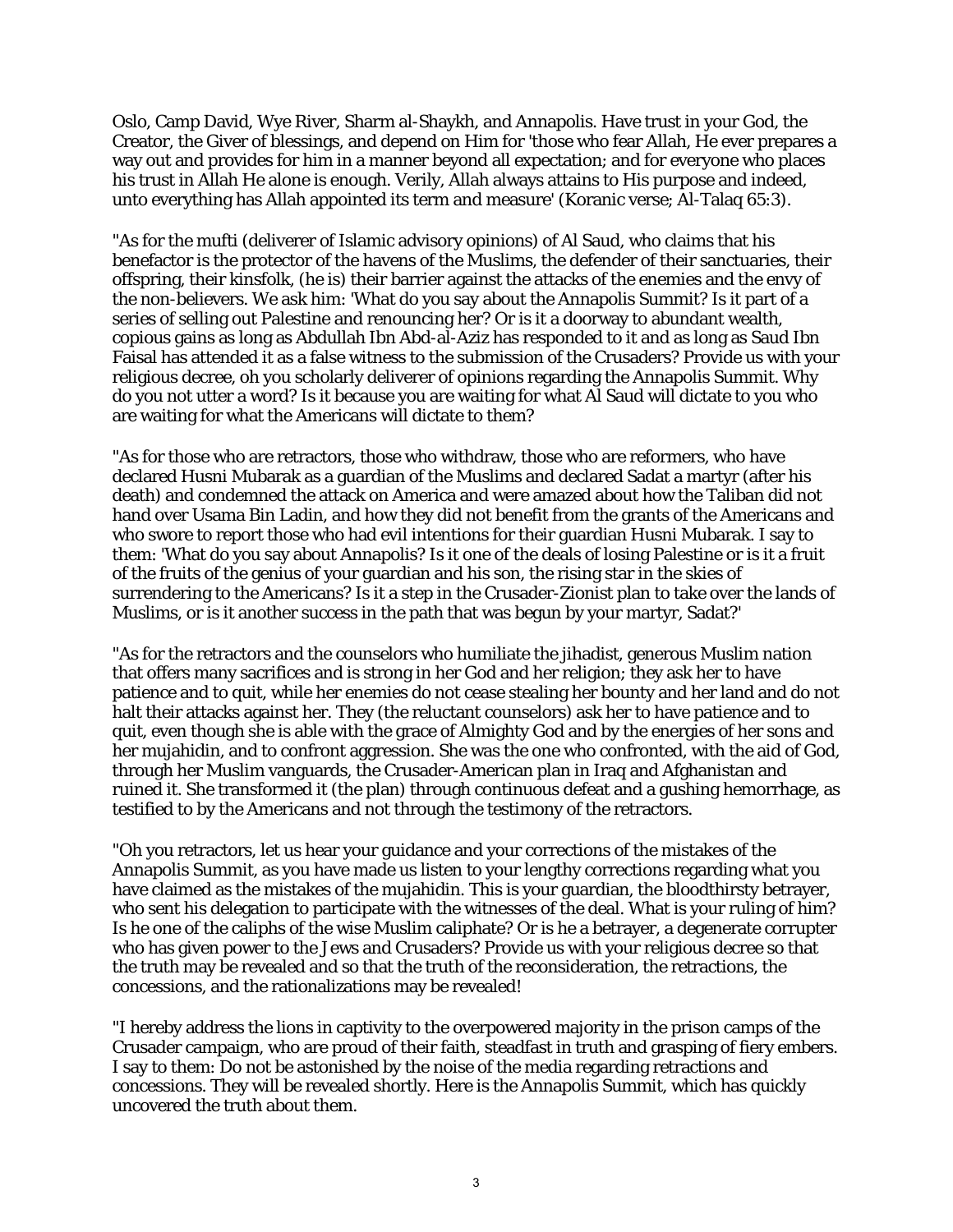"As for those who are reluctant about the truth who call for a new American religion which contradicts what God has given to the people and decreed in denying injustice and those who are unjust. When any Muslim looks -- however little his knowledge may be -- to all the noise made by the media that distributes the idea that a Muslim is required --when he sees his enemies assaulting him, his religion, his lands and his sanctuaries -- must remove himself, silence his voice, tranquilize himself, and surrender or he must look at the speech sent by two of those retractors to Husni Mubarak where they thank him for his efforts in serving Palestine. He (a Muslim) should then look at the government of Husni Mubarak and the rest of the Arab governments while they are driven by the American will to Annapolis to the Judaization of Palestine, will immediately realize that this American religion is not the true religion because it goes against what God has decreed to humans in terms of resisting injustice and fighting against it.

"This is the simple truth that was discovered by the combatant hajj (a person who has conducted pilgrimage in Mecca), Malik al-Shahbaz or Malcolm X, may God have mercy on his soul, as we have quoted him previously. That free, combating Muslim who battled injustice discovered that Islam is the religion of freedom when he said about his Muslim religion: 'I believe in a religion that believes in freedom and if ever there is a time where I would have to accept a religion that does permit me to go into battle for my people, then let that religion go to hell.'

"This is the simple great truth in Islam that Hajj Malik al-Shahbaz (Malcolm X) had discovered, may God rest his soul, when he accepted Islam. This is while the other so-called Muslim scholars, supported by the government's media campaign, attempt to conceal.

"This is why the Muslim nation must be very cautious from these fatwas and claims that attempt to inflict our nation with a disease that attacks its ability to defend itself against its Crusader and Jewish enemies.

"There is a scholar that approves of the campaign under the US flag to go to war against his Muslim brothers in Afghanistan, while another releases an edict forbidding the Muslims to answer the call to support their Muslim brothers without the approval of their caretakers (leaders), the agents of the Crusaders. A third insists that we must be silent and quiet and focus on our livelihood and raising our children as well as our lives since we are weak, frail, and disabled (unable to do otherwise). All these claims are in fact designed to be aligned with the welfare of the enemies of our nation and no one is happier than they are at such terms and therefore they will be the biggest advocate and supporter.

"My intention here is not to address these latest claims for I will address them in detail later, God willing. With the grace of God, we will expose all of them to the Muslim nation and we will expose the truth behind them. I am here to focus on their relation of the Annapolis Summit and its consequences on our nation in this dangerous phase of its history. Those behind theses claims only desire to shift the focus from their weakness to our entire nation. In their blindness they failed to see the great victories that the nation is achieving in Afghanistan and Iraq that have exhausted the US plan to consume the region; this is with God's blessing.

"To our Muslim nation, this is just another new plot against Palestine and the homes (lands) of Islam. Stand by your brothers in Palestine, do not forsake their jihadists, and do not leave them alone between the hammer of the politicians and the Zionist-Crusaders' aggression.

"Stand by them with all that you can, with your lives, your money, your experience, your knowledge, your information, and your prayers. Go out and target the Crusaders and Zionists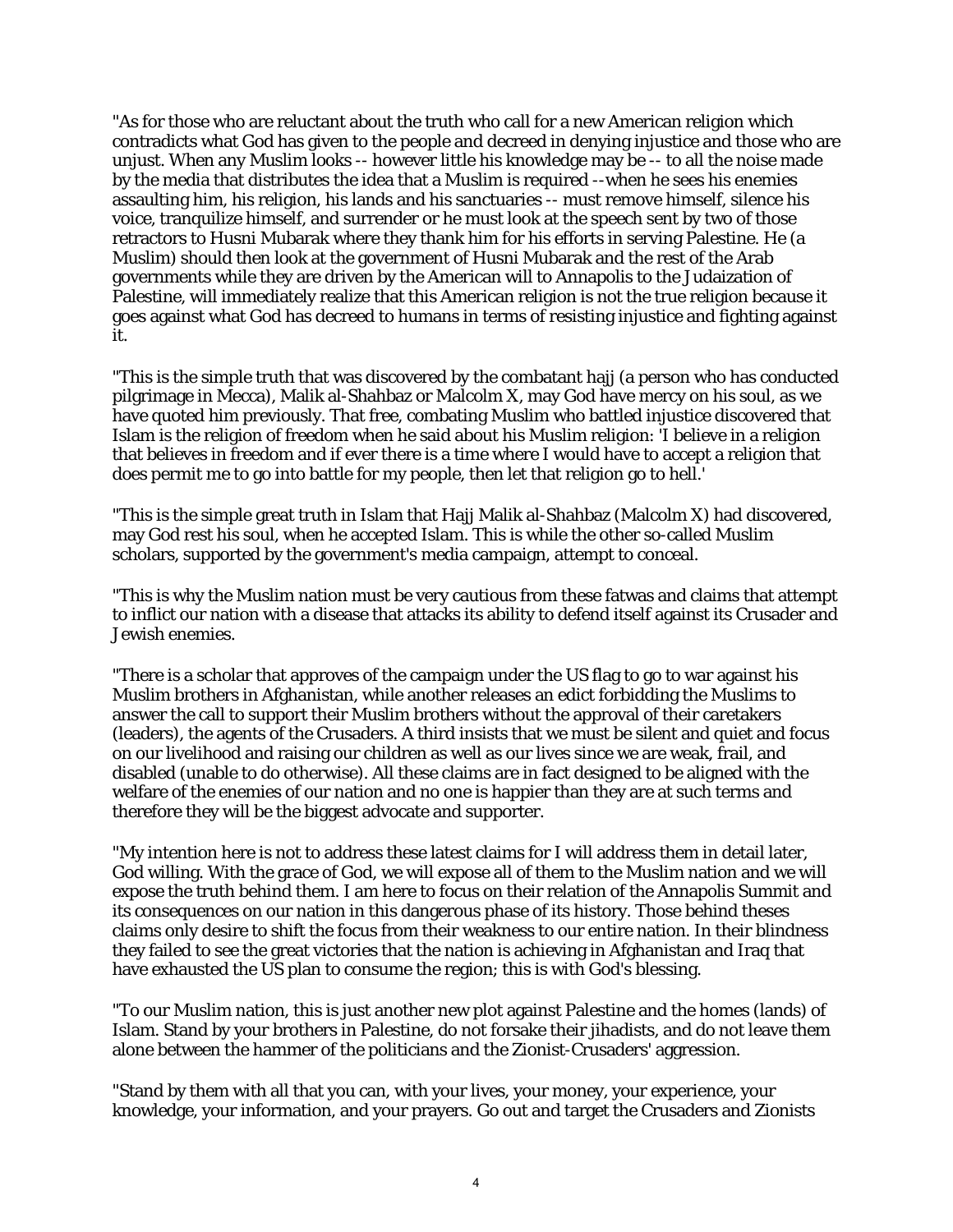wherever you may find them. I am also specifically calling on the Muslim nation in Egypt and say to it, where is your role in the repelling of the aggression against Muslims and Islam? How did you agree to turn Egypt into a base of supplies for the Crusaders' campaign against Muslims? Rise and rebel against this campaign by the Crusaders and the Jews, and beware of the poison of weakness and submission, which the collaborating regime is attempting to release in you using the speeches of the retractors, apologists, and advisors. Some of the brokers of retractions will try to release it (the poison) by claiming, while deceiving themselves before deceiving others that we must ally ourselves with Husni Mubarak to stand against Israel. Ask them, in what way do we ally ourselves with Husni Mubarak? In Oslo, Sharm al-Shaykh, or Annapolis? What do we agree upon? Should we agree to train thousands of Palestinian police members to take on the government of HAMAS or the shipment of weapons supplied to Mahmud Abbas and Muhammad Dahlan? Or should we support the enforcement of the blockade around Gaza to deny the jihadists the supplies and weapons as well as medical and food supplies from all the Palestinians? Or to the imprisonment and torture of anyone intending to support the jihadists in Iraq, Afghanistan, and Palestine? Or should we agree to the imprisonment of women, children, the sick at the Rafah crossing to obey the commands of Washington and Tel Aviv? Or the torture of thousands in Sinai to protect the corrupt Israeli trade there? Oh noble and free tribes of Sinai, I'm calling, instigating, and imploring you, by the righteousness of no god but God and your love of the messenger of God, peace and blessing be upon him. Oh soldiers of Islam and the pillars of Arabism, the founders of strength, morality, and nobility (to heed my call).

"Your grandfathers have emigrated from the Arabian Peninsula to join jihad in the name of God and to spread Islam and monotheism. This is while the regime of Mubarak today wants to make you servants and subjects of the corrupt trade of Israel in the resorts of Sinai. The regime of Mubarak, which has killed your youth, imprisoned your children, skinned (tortured) you, struck at your nerves, lifted (unjustly) the hijab (head cover) and niqab (face cover) from your daughters, encroached on your homes, and desecrated your honors, wants you to join him in the blockade against your brothers of faith and kinship in Palestine.

"But God wants you to rise up in the name of God, 'O ye who believe! what is the matter with you, that, when ye are asked to go forth in the cause of Allah, ye cling heavily to the earth? Do ye prefer the life of this world to the Hereafter? But little is the comfort of this life, as compared with the Hereafter' (Koranic verse; At-Tawbah 9:38)]."

"I (Also) direct my appeal to the soldiers and officers of the Egyptian army and I say to them, do not become aides to the Crusaders and Jews in the blockade of your brothers in Palestine. America wants to besiege the Muslims in the Gaza Strip between you and the Jews. Do not become the supporters of the Crusaders of the Jews, but become the supporters of God and his Messenger. 'O ye who believe! Be ye helpers of Allah. As said Jesus the son of Mary to the Disciples, Who will be my helpers to (the work of) Allah. Said the disciples? We are Allah's helpers! then a portion of the Children of Israel believed, and a portion disbelieved: But We gave power to those who believed, against their enemies, and they became the ones that prevailed' (Koranic verse; As-Saff 61:14). Pass along to your brothers in Palestine what they need in spite of the Crusaders and their agents.

"I (also) direct my appeal to the Muslims in the Western (Land of) Islam, the Maghrib of jihad and encampment, and I say to them, 'Your governments sent their delegations to Annapolis to witness the forfeiture of Palestine, while your brothers and sons the mujahidin, are sacrificing their lives and their blood in the jihad against the Crusaders and their agents that extend the